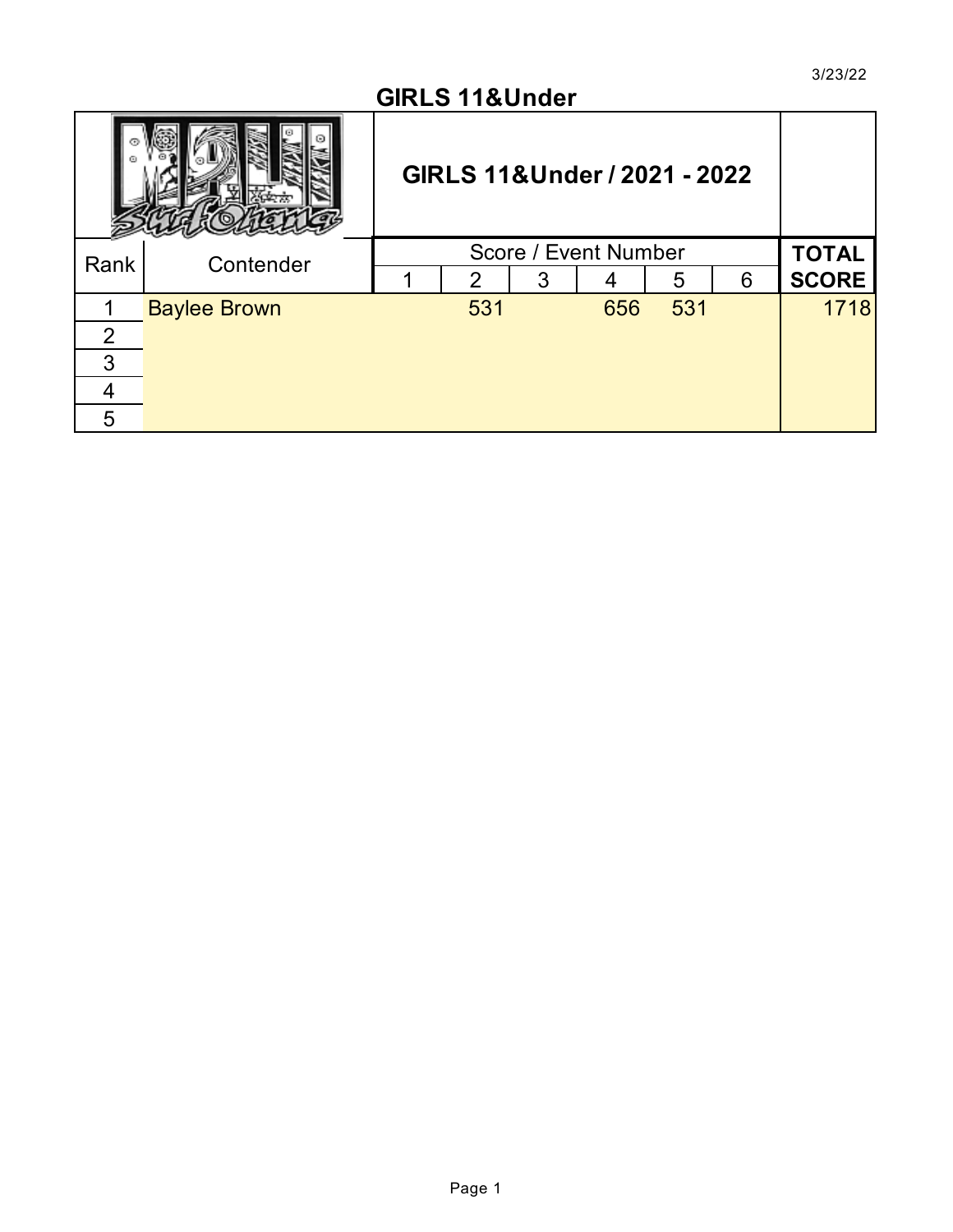|                | GIRLS 12-13 / 2021 - 2022<br><b>TOTAL</b> |  |                |      |      |      |     |              |  |  |
|----------------|-------------------------------------------|--|----------------|------|------|------|-----|--------------|--|--|
| Rank           | Score / Event Number<br>Contender         |  |                |      |      |      |     |              |  |  |
|                |                                           |  | $\overline{2}$ | 3    | 4    | 5    | 6   | <b>SCORE</b> |  |  |
| 1              | <b>Kaya McCord</b>                        |  | 1000           | 1000 | 810  | 900  |     | 3710         |  |  |
| 2 <sup>1</sup> | <b>Sloane Jucker</b>                      |  | 900            | 900  | 900  |      | 900 | 3600         |  |  |
| $\overline{3}$ | <b>Shia Boverman</b>                      |  |                | 590  | 1000 | 1000 | 729 | 3319         |  |  |
| $\overline{4}$ | <b>Ione La Turner</b>                     |  | 656            | 810  |      | 729  | 656 | 2851         |  |  |
| 5              | <b>Maia West</b>                          |  | 478            | 729  | 590  | 656  |     | 2453         |  |  |
| $6\phantom{1}$ | <b>Jesica Davis</b>                       |  |                | 531  | 387  | 531  | 531 | 1980         |  |  |
| $\overline{7}$ | <b>Zoey Offergeld</b>                     |  | 729            | 656  | 478  |      |     | 1863         |  |  |
| 8              | <b>Thayane Colpas</b>                     |  | 810            |      | 729  |      |     | 1539         |  |  |
| 9              | Sochi Henderson                           |  |                |      | 531  | 590  |     | 1121         |  |  |
| 10             | <b>Alyssa Condrey</b>                     |  |                |      | 430  |      |     | 430          |  |  |
| 11             |                                           |  |                |      |      |      |     | O            |  |  |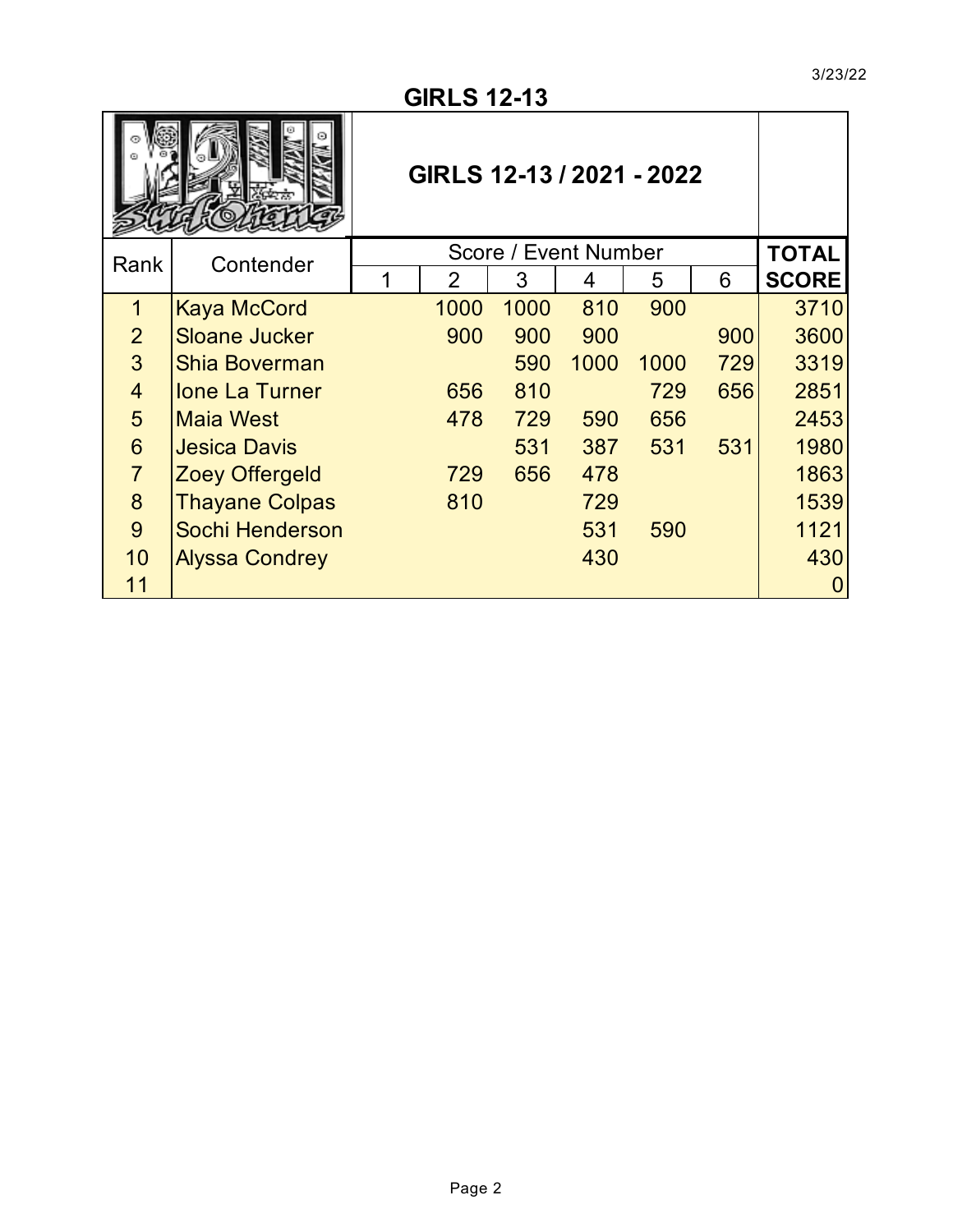| GIRLS 14-15 / 2021 - 2022 |                                   |  |                                                                    |      |      |      |  |      |  |  |
|---------------------------|-----------------------------------|--|--------------------------------------------------------------------|------|------|------|--|------|--|--|
| Rank                      | Score / Event Number<br>Contender |  |                                                                    |      |      |      |  |      |  |  |
|                           |                                   |  | <b>TOTAL</b><br>3<br>5<br>$\overline{2}$<br>6<br><b>SCORE</b><br>4 |      |      |      |  |      |  |  |
| 1                         | <b>Juliana Colpas</b>             |  | 900                                                                | 729  | 729  | 900  |  | 3258 |  |  |
| $\overline{2}$            | <b>Chrislyn Simpson-Kane</b>      |  |                                                                    | 1000 | 810  | 1000 |  | 2810 |  |  |
| 3                         | <b>Stella Valdez</b>              |  | 1000                                                               | 900  | 900  |      |  | 2800 |  |  |
| $\overline{4}$            | <b>Haylee Boverman</b>            |  |                                                                    | 810  | 1000 | 810  |  | 2620 |  |  |
| 5                         | <b>Gabby Castella</b>             |  | 656                                                                |      | 656  | 729  |  | 2041 |  |  |
| 6                         | <b>Faith Lennox</b>               |  | 729                                                                |      | 590  | 656  |  | 1975 |  |  |
| $\overline{7}$            | Giannnna Pogni                    |  | 810                                                                |      | 656  |      |  | 1466 |  |  |
| 8                         |                                   |  |                                                                    |      |      |      |  |      |  |  |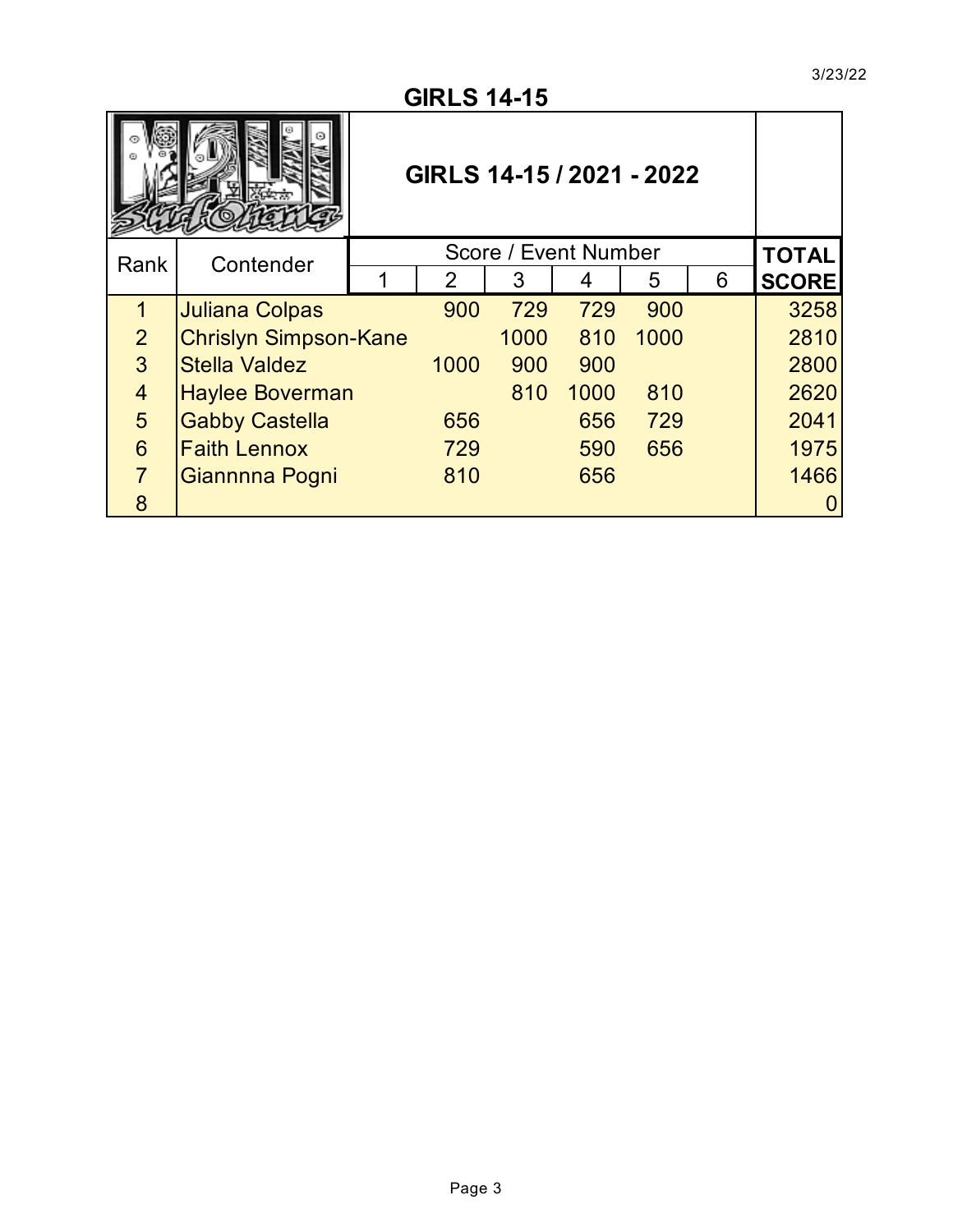

# **GIRLS 16-17 / 2021 - 2022**

| Rank           | Contender              |  |      | <b>TOTAL</b> |      |     |     |              |
|----------------|------------------------|--|------|--------------|------|-----|-----|--------------|
|                |                        |  |      |              |      | 5   | 6   | <b>SCORE</b> |
|                | Nora Liotta            |  | 1000 |              | 1000 | 810 | 900 | 3710         |
| $\overline{2}$ | <b>Tamryn Taoka</b>    |  | 810  | 656          |      | 590 | 590 | 2646         |
| 3 <sup>1</sup> | <b>Ellie May Brown</b> |  | 656  |              | 590  | 656 | 656 | 2558         |
| 4              | <b>Phoenix Farrell</b> |  | 478  | 531          |      |     |     | 1009         |
| 5              | <b>Chloe Domingo</b>   |  | 478  |              |      |     | 478 | 956          |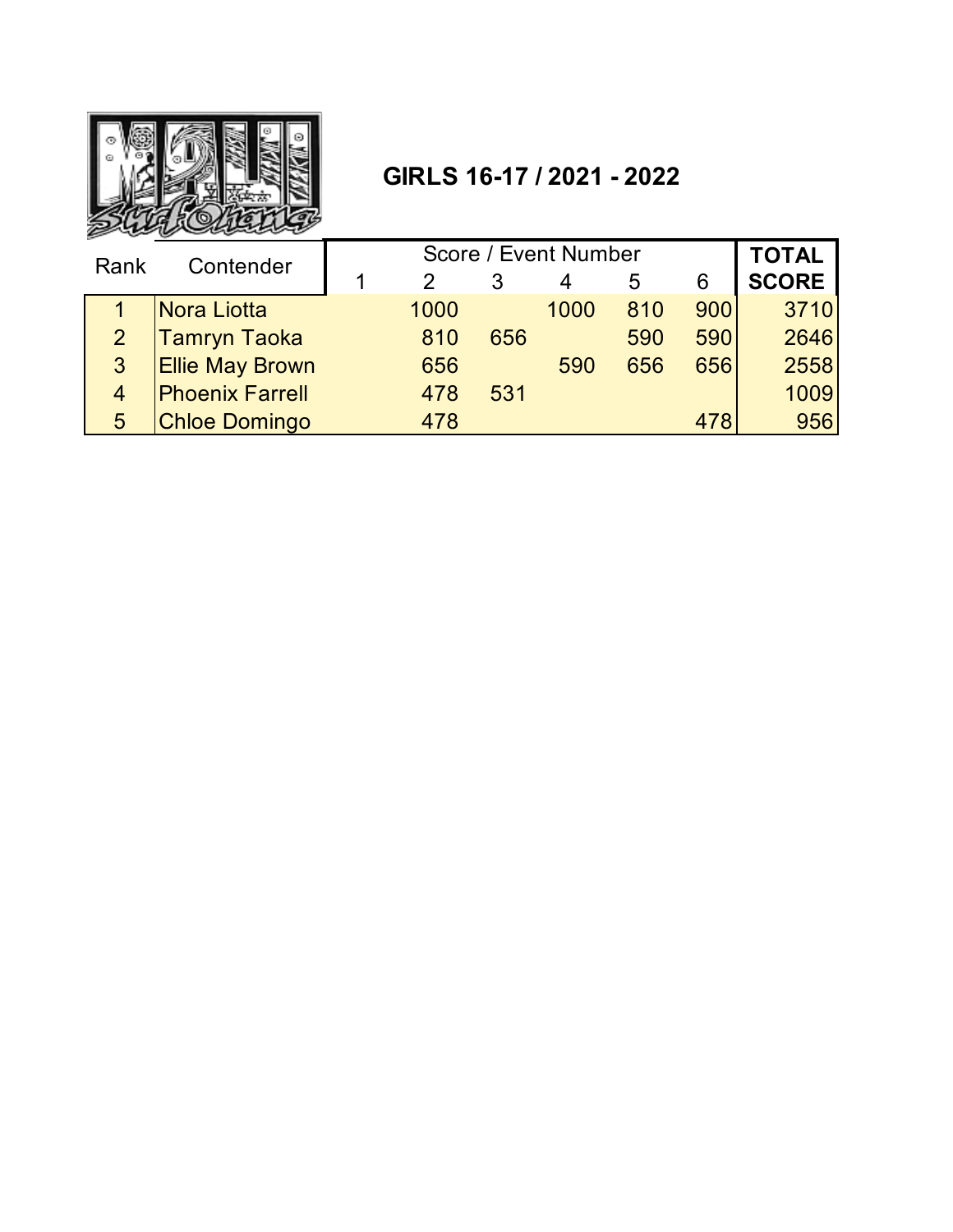|                                                                                                        |           |                                                            |  |  | <b>WOMEN 18&amp;OVER / 2021 - 2022</b> |  |                                                                                                            |  |  |
|--------------------------------------------------------------------------------------------------------|-----------|------------------------------------------------------------|--|--|----------------------------------------|--|------------------------------------------------------------------------------------------------------------|--|--|
| Rank                                                                                                   | Contender | Score / Event Number<br>3<br>6<br>$\overline{2}$<br>5<br>4 |  |  |                                        |  |                                                                                                            |  |  |
| $\mathbf{1}$<br>$\overline{2}$<br>$\overline{3}$<br>$\overline{4}$<br>$\overline{5}$<br>$6\phantom{a}$ |           |                                                            |  |  |                                        |  | $\boldsymbol{0}$<br>$\overline{0}$<br>$\overline{0}$<br>$\overline{0}$<br>$\overline{0}$<br>$\overline{0}$ |  |  |
|                                                                                                        |           |                                                            |  |  |                                        |  |                                                                                                            |  |  |

\*THERE IS NO OPEN WOMEN DIVISION AT STATES: Shortboard Women 18 & Over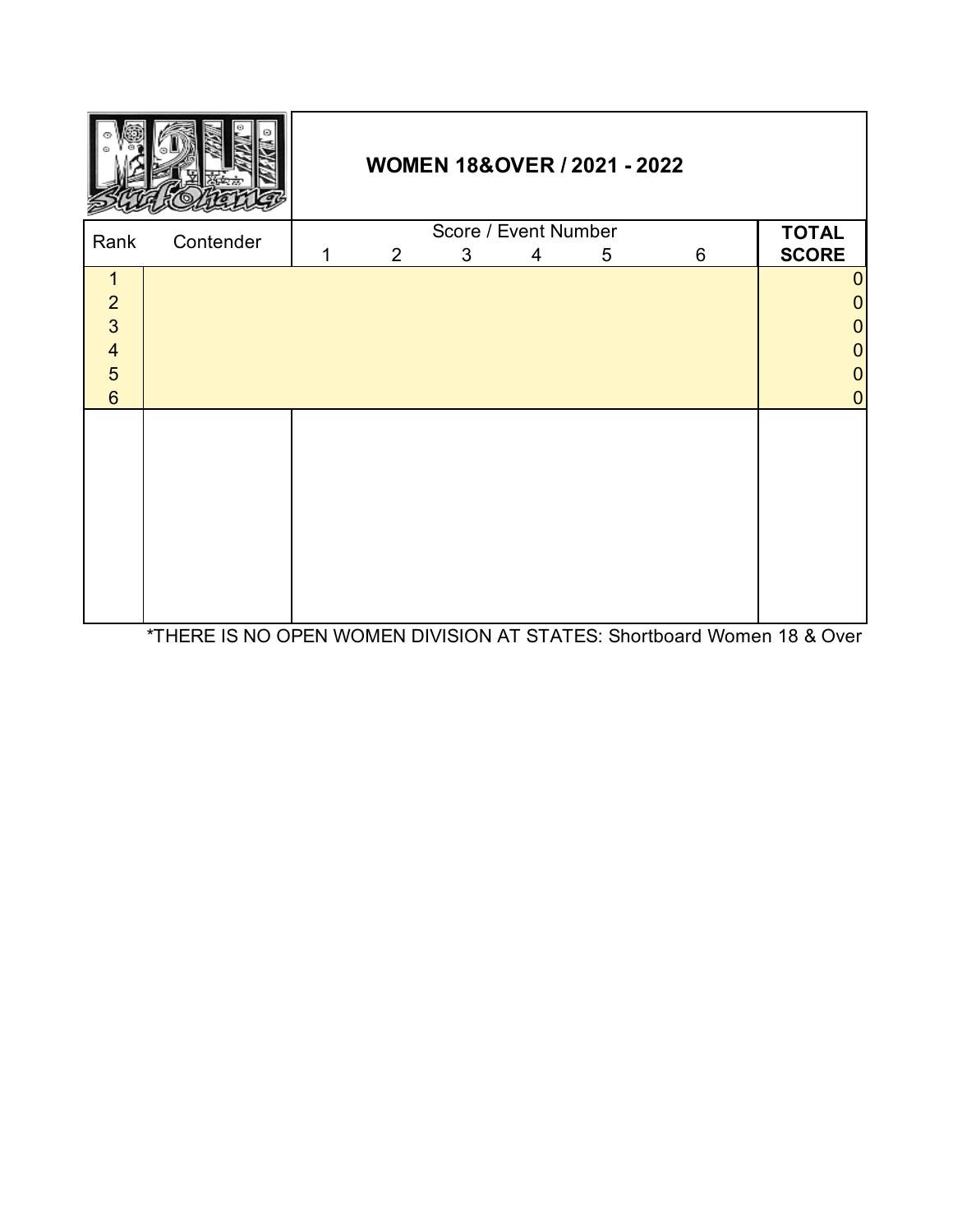|                 |                              |   |                                        |   |   |   | <b>GIRLS JR CHALLENGE / U18 2021 - 2022</b> |
|-----------------|------------------------------|---|----------------------------------------|---|---|---|---------------------------------------------|
| Rank            | Contender                    | 1 | Score / Event Number<br>$\overline{2}$ | 3 | 4 | 6 | <b>TOTAL</b><br><b>SCORE</b>                |
| 1               | <b>NORA LIOTTA</b>           |   |                                        |   |   |   |                                             |
| $\overline{2}$  | <b>CHRYSLYN SIMPSON-KANE</b> |   |                                        |   |   |   |                                             |
| 3 <sup>1</sup>  | <b>HAYLEE BOVERMAN</b>       |   |                                        |   |   |   |                                             |
| $\overline{4}$  | <b>ELLIE MAY BROWN</b>       |   |                                        |   |   |   |                                             |
| 5 <sup>5</sup>  | <b>SHIA BOVERMAN</b>         |   |                                        |   |   |   |                                             |
| $6\overline{6}$ | <b>STELLA VALDEZ</b>         |   |                                        |   |   |   |                                             |
| $\overline{7}$  | <b>TAMRYN TAOKA</b>          |   |                                        |   |   |   |                                             |
| 8               | <b>KAYA MCCORD</b>           |   |                                        |   |   |   |                                             |
| 9               | <b>JULIANA COLPAS</b>        |   |                                        |   |   |   |                                             |
| 10              | <b>GABBY CASTELLA</b>        |   |                                        |   |   |   |                                             |
| 11              | <b>MAIA WEST</b>             |   |                                        |   |   |   |                                             |
| 12              | <b>JESICA DAVIS</b>          |   |                                        |   |   |   |                                             |
| 13              |                              |   |                                        |   |   |   |                                             |
| 14              |                              |   |                                        |   |   |   |                                             |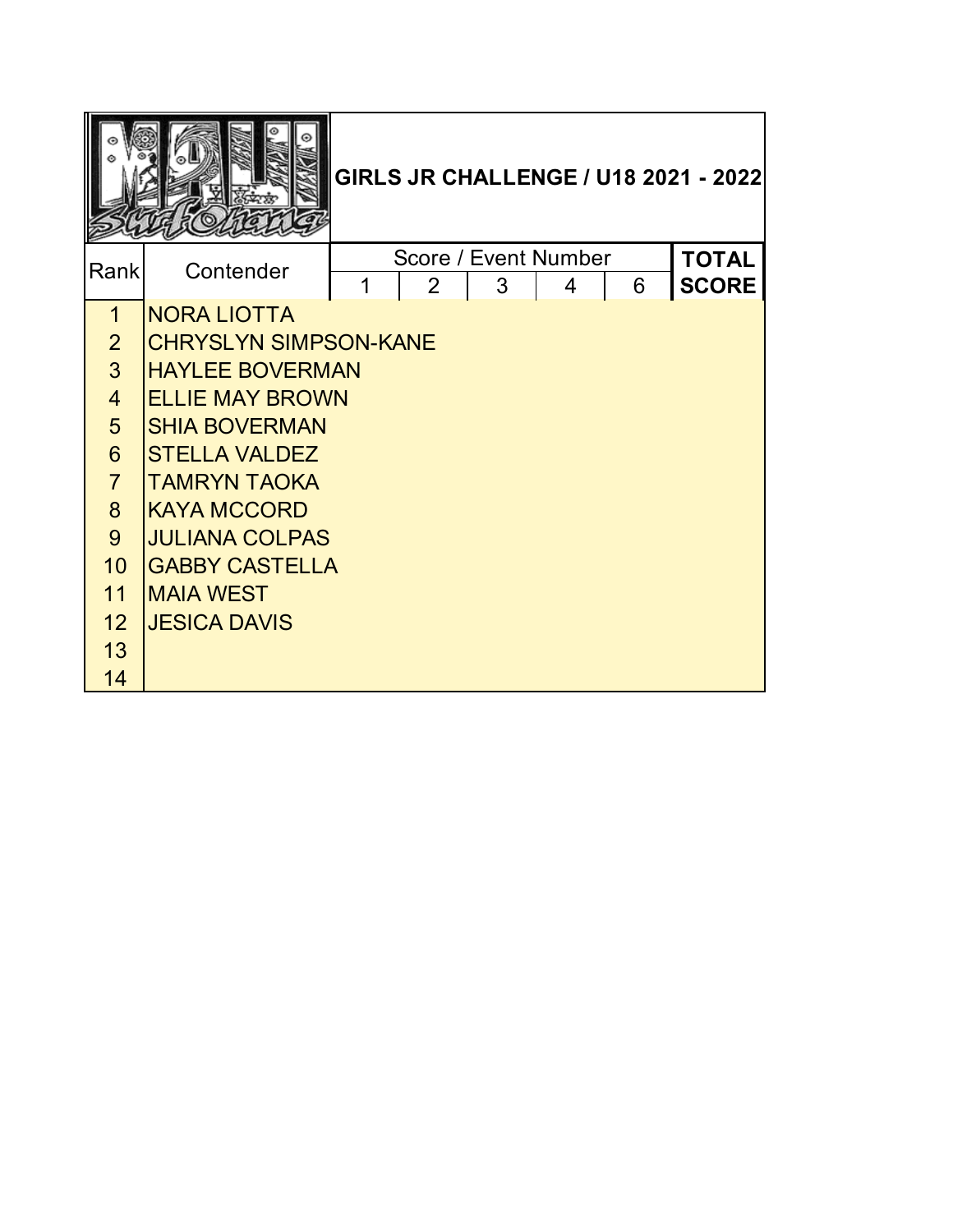|                |                            | <b>OPEN BODYBOARD / 2021 - 2022</b> |   |                      |   |      |     |             |
|----------------|----------------------------|-------------------------------------|---|----------------------|---|------|-----|-------------|
| Rank           | Contender                  |                                     |   | Score / Event Number |   |      |     | <b>SCOR</b> |
|                |                            |                                     | 2 | 3                    | 4 | 5    | 6   | Е           |
| 1              | Sebastian Bianchi          |                                     |   |                      |   | 1000 |     | 1000        |
| 2 <sup>1</sup> | <b>Kingston Panebianco</b> |                                     |   |                      |   | 900  |     | 900         |
| 3 <sup>1</sup> | <b>Kai Nelson</b>          |                                     |   |                      |   | 810  |     | 810         |
| $\overline{4}$ | Deegan Silva               |                                     |   |                      |   |      | 810 | 810         |
| 5              | <b>Jessica Davis</b>       |                                     |   |                      |   | 729  |     | 729         |
| 6              | Kai Haven                  |                                     |   |                      |   | 656  |     | 656         |
| $\overline{7}$ | <b>Hokuloa Pezel</b>       |                                     |   |                      |   |      | 387 | 387         |
|                | <b>Bode Davis</b>          |                                     |   |                      |   |      | 387 | 387         |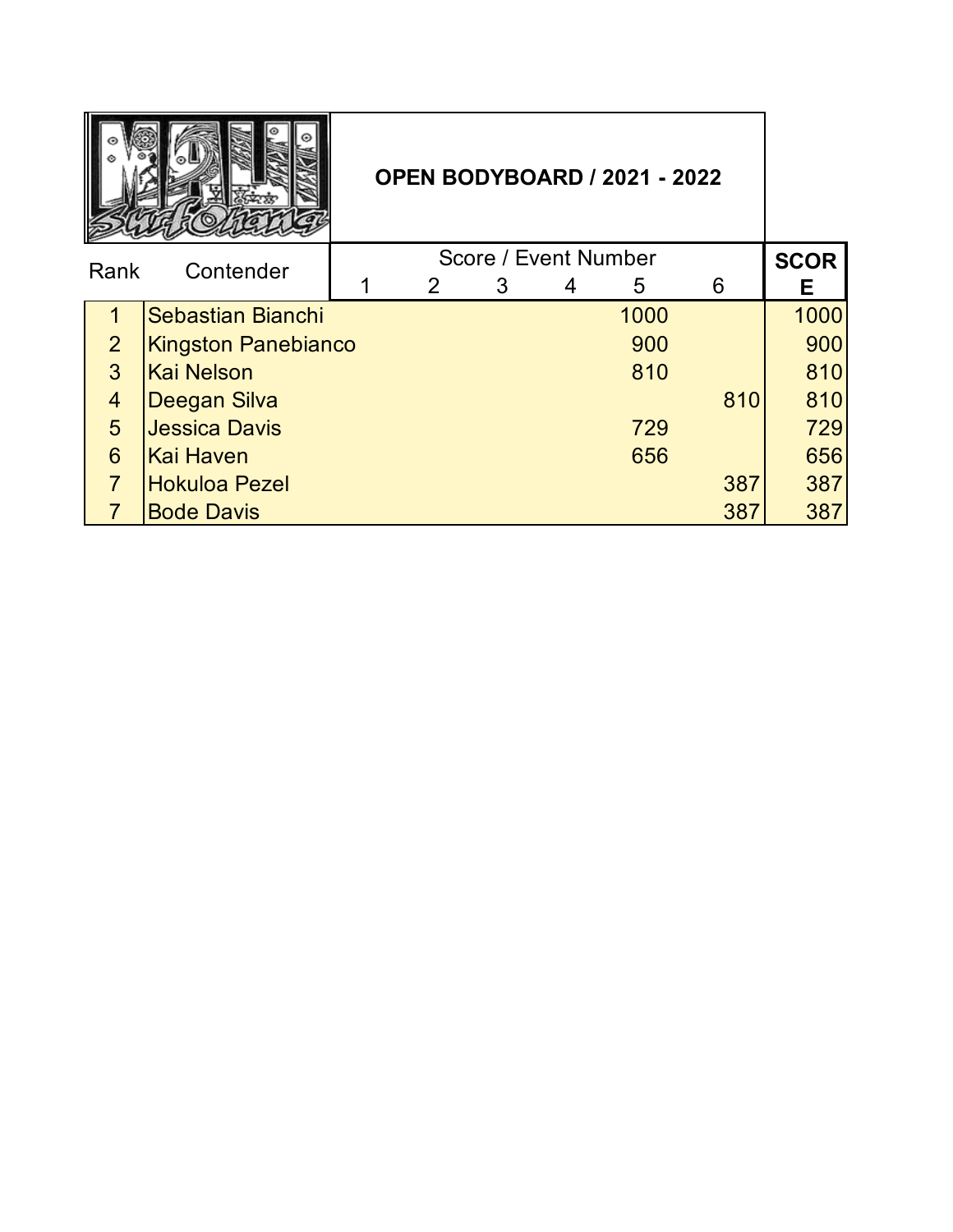# **BOYS11&Under**



# **BOYS U12 / 2021 - 2022**

| Rank           | Contender                    |   |                |      | Score / Event Number |      |      | <b>TOTAL</b>   |
|----------------|------------------------------|---|----------------|------|----------------------|------|------|----------------|
|                |                              | 1 | $\overline{2}$ | 3    | 4                    | 5    | 6    | <b>SCORE</b>   |
| 1              | <b>Bode Davis</b>            |   | 900            |      | 1000                 | 810  | 900  | 3610           |
| $\overline{2}$ | <b>Matias Banto</b>          |   | 1000           | 810  | 810                  | 900  |      | 3520           |
| $\overline{3}$ | <b>Seth Jucker</b>           |   | 810            |      | 656                  | 531  | 1000 | 2997           |
| $\overline{4}$ | <b>Ryder Prouty</b>          |   |                | 1000 | 900                  | 1000 |      | 2900           |
| 5              | <b>Mylo McKinney</b>         |   | 729            | 900  | 590                  | 656  |      | 2875           |
| 6              | <b>Johnny Mahan</b>          |   | 656            | 729  |                      | 729  | 590  | 2704           |
| $\overline{7}$ | <b>Asher McClenahan</b>      |   | 531            | 656  |                      | 656  | 656  | 2499           |
| 8              | <b>Archer Oliver</b>         |   | 656            | 590  | 430                  | 531  |      | 2207           |
| 9              | <b>Kai Haven</b>             |   | 478            | 531  | 531                  | 590  |      | 2130           |
| 10             | <b>Chase Lee</b>             |   | 590            |      | 387                  | 531  | 531  | 2039           |
| 11             | <b>Jotal Holstein</b>        |   | 430            |      | 348                  | 478  | 387  | 1643           |
| 12             | <b>Naihe Akoi</b>            |   |                | 531  | 314                  | 531  |      | 1376           |
| 13             | <b>Kainalu Everett</b>       |   | 478            | 531  |                      |      |      | 1009           |
| 14             | <b>Rael Pineres-Schooley</b> |   | 590            |      | 387                  |      |      | 977            |
| 15             | <b>Kona Yamada</b>           |   |                |      |                      | 478  | 478  | 956            |
| 16             | <b>Gabriel Fischer</b>       |   | 430            | 478  |                      |      |      | 908            |
| 17             | <b>Owen Everett</b>          |   |                | 478  |                      |      | 430  | 908            |
| 18             | <b>Marshall Panebianco</b>   |   | 430            |      | 387                  |      |      | 817            |
| 19             | <b>Derek James</b>           |   | 430            |      |                      |      |      | 430            |
| 20             | <b>Joshua Sarkis-Mcveigh</b> |   |                |      | 314                  |      |      | 314            |
|                |                              |   |                |      |                      |      |      | $\overline{0}$ |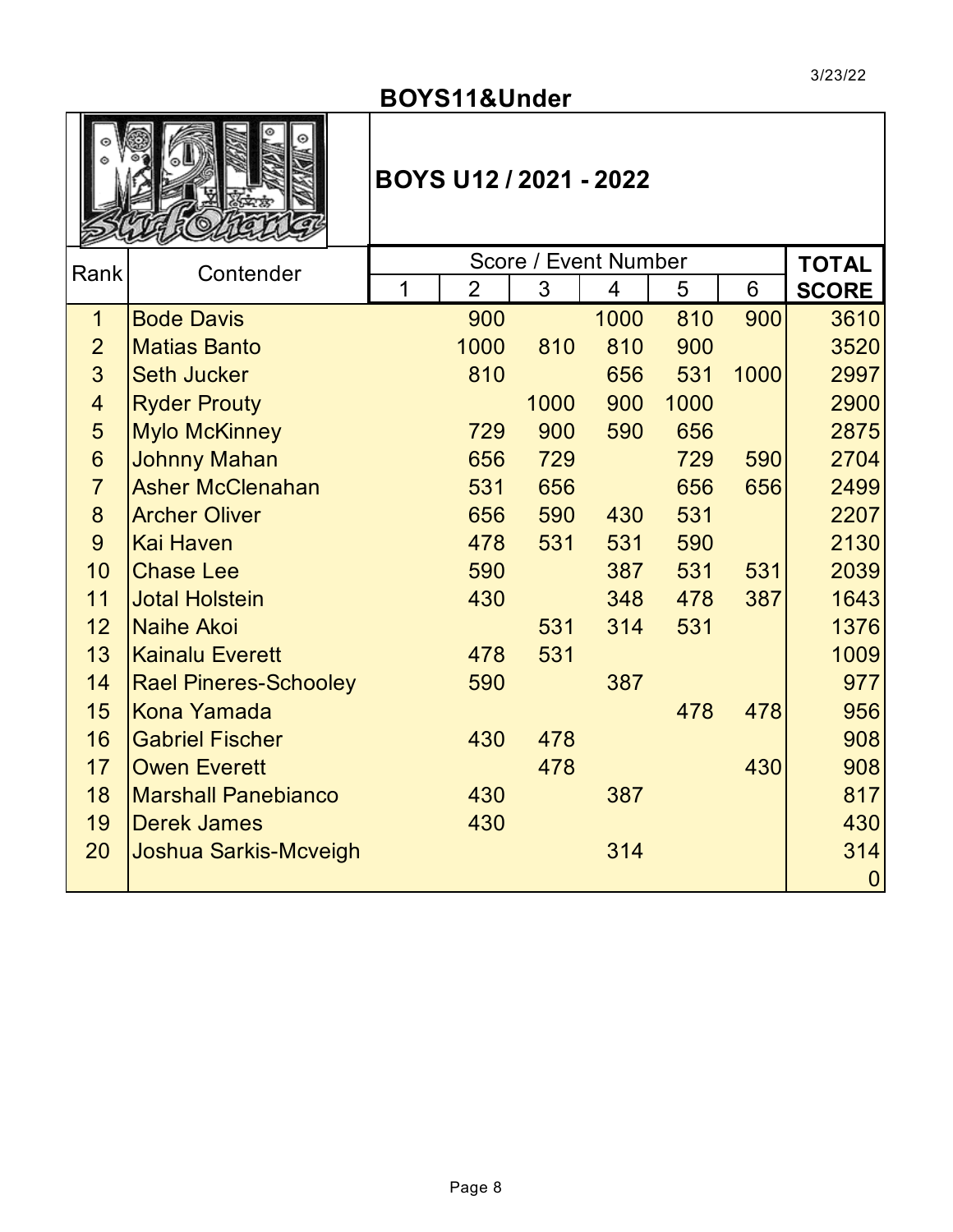#### **BOYS 12-13**

|                |                               |                | BOYS 12-13 / 2021 - 2022 |      |      |      |              |
|----------------|-------------------------------|----------------|--------------------------|------|------|------|--------------|
| Rank           | Contender                     |                | Score / Event Number     |      |      |      | <b>TOTAL</b> |
|                |                               | $\overline{2}$ | 3                        | 4    | 5    | 6    | <b>SCORE</b> |
| $\mathbf 1$    | <b>Kai Nelson</b>             | 900            | 1000                     | 729  | 1000 |      | 3629         |
| $\overline{2}$ | <b>Kahlil Pineresschooley</b> | 810            | 729                      | 900  | 900  |      | 3339         |
| 3              | <b>Zolten Poulsen</b>         | 1000           | 810                      | 810  | 590  |      | 3210         |
| 3              | <b>Kingston Panebianco</b>    | 656            |                          | 656  | 656  | 1000 | 2968         |
| 5              | <b>Kaden Awad</b>             |                | 900                      | 1000 | 810  |      | 2710         |
| 6              | <b>Nahuel Messera</b>         | 531            |                          | 656  | 656  | 729  | 2572         |
| $\overline{7}$ | <b>Lucio Leal</b>             | 729            |                          | 531  | 590  | 531  | 2381         |
| 8              | <b>Memphis Brown</b>          | 531            |                          | 590  | 590  | 531  | 2242         |
| 9              | <b>Connor Beaver</b>          | 656            |                          | 478  | 430  | 590  | 2154         |
| 10             | <b>Kanoa Kuailani</b>         |                | 656                      | 430  | 478  | 590  | 2154         |
| 11             | <b>Marley Lopaka Franco</b>   |                |                          | 478  | 531  | 810  | 1819         |
| 12             | Keanu Jardine                 |                | 656                      | 478  | 478  |      | 1612         |
| 13             | Noa Gastaldi                  | 430            |                          |      | 478  | 478  | 1386         |
| 14             | <b>TJ Hehemann</b>            | 531            |                          | 478  |      |      | 1009         |
| 15             | <b>Elijah Molloy</b>          |                |                          | 430  | 478  |      | 908          |
| 12             | <b>Sebastian Bianchi</b>      |                |                          |      | 729  |      | 729          |
| 13             | <b>Steve Roberson</b>         |                |                          | 590  |      |      | 590          |

J

Г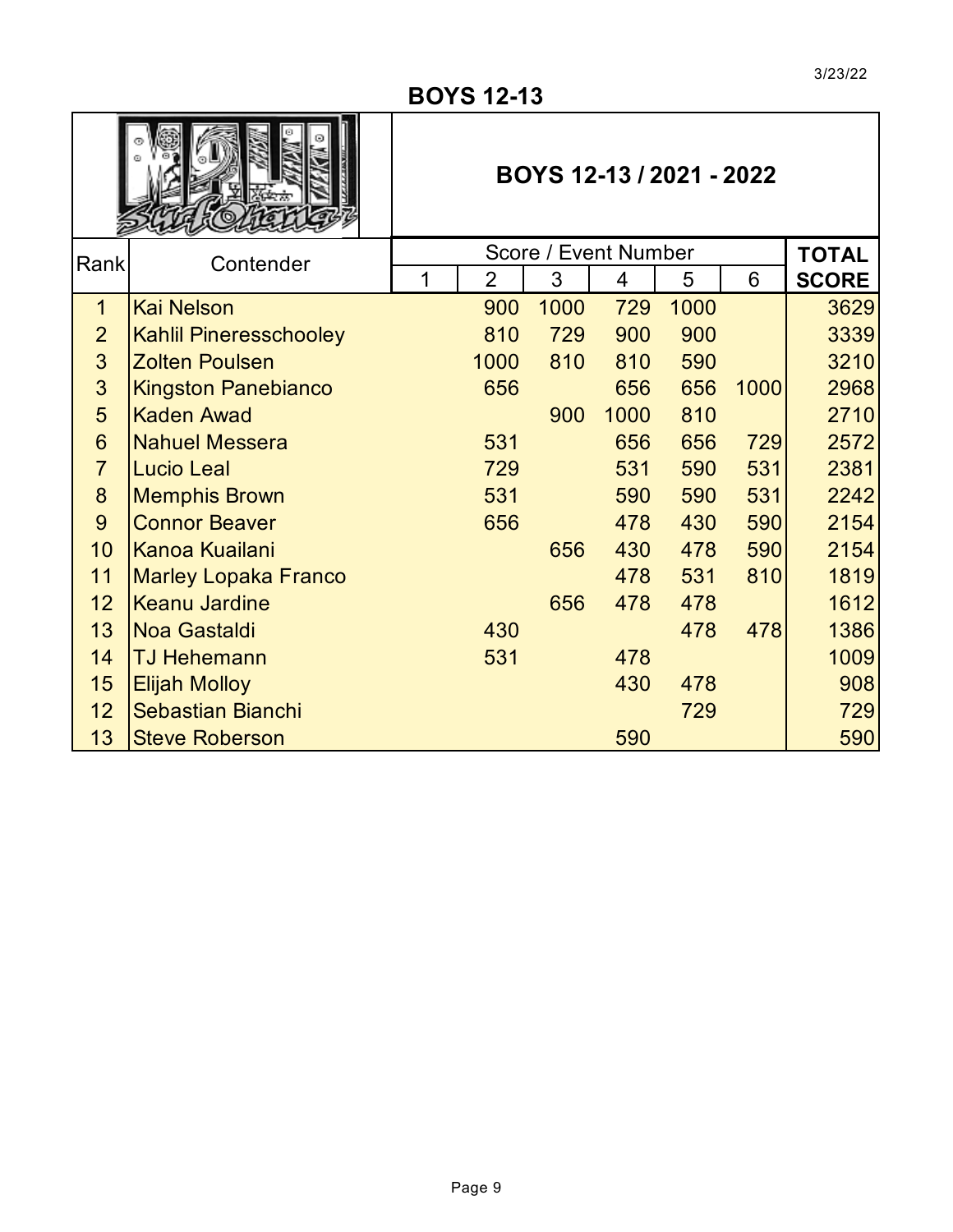|                |                       | BOYS 14-15 / 2021 - 2022 |                |      |      |      |     |              |  |  |  |
|----------------|-----------------------|--------------------------|----------------|------|------|------|-----|--------------|--|--|--|
| Rank           | Contender             |                          | <b>TOTAL</b>   |      |      |      |     |              |  |  |  |
|                |                       | 1                        | $\overline{2}$ | 3    |      | 5    | 6   | <b>SCORE</b> |  |  |  |
| $\mathbf 1$    | <b>Roran Mullen</b>   |                          | 1000           | 900  |      | 729  | 900 | 3529         |  |  |  |
| $\overline{2}$ | <b>Chase Burnes</b>   |                          | 810            | 729  | 900  | 810  |     | 3249         |  |  |  |
| 3              | <b>Rafi Neri</b>      |                          |                | 810  | 1000 | 656  | 656 | 3122         |  |  |  |
| 4              | <b>Angel Jardine</b>  |                          | 656            | 1000 | 590  | 590  |     | 2836         |  |  |  |
| 5              | <b>Matteus Santos</b> |                          | 729            |      |      | 1000 | 810 | 2539         |  |  |  |
| 6              | <b>Ezra Offergeld</b> |                          | 656            | 656  | 590  |      | 590 | 2492         |  |  |  |
| $\overline{7}$ | <b>Stone Brittain</b> |                          | 590            |      | 656  | 590  | 656 | 2492         |  |  |  |
| 8              | <b>Eric Roberson</b>  |                          |                |      | 810  |      |     | 810          |  |  |  |
| 9              | <b>Noa Caiserman</b>  |                          |                | 565  |      |      |     | 565          |  |  |  |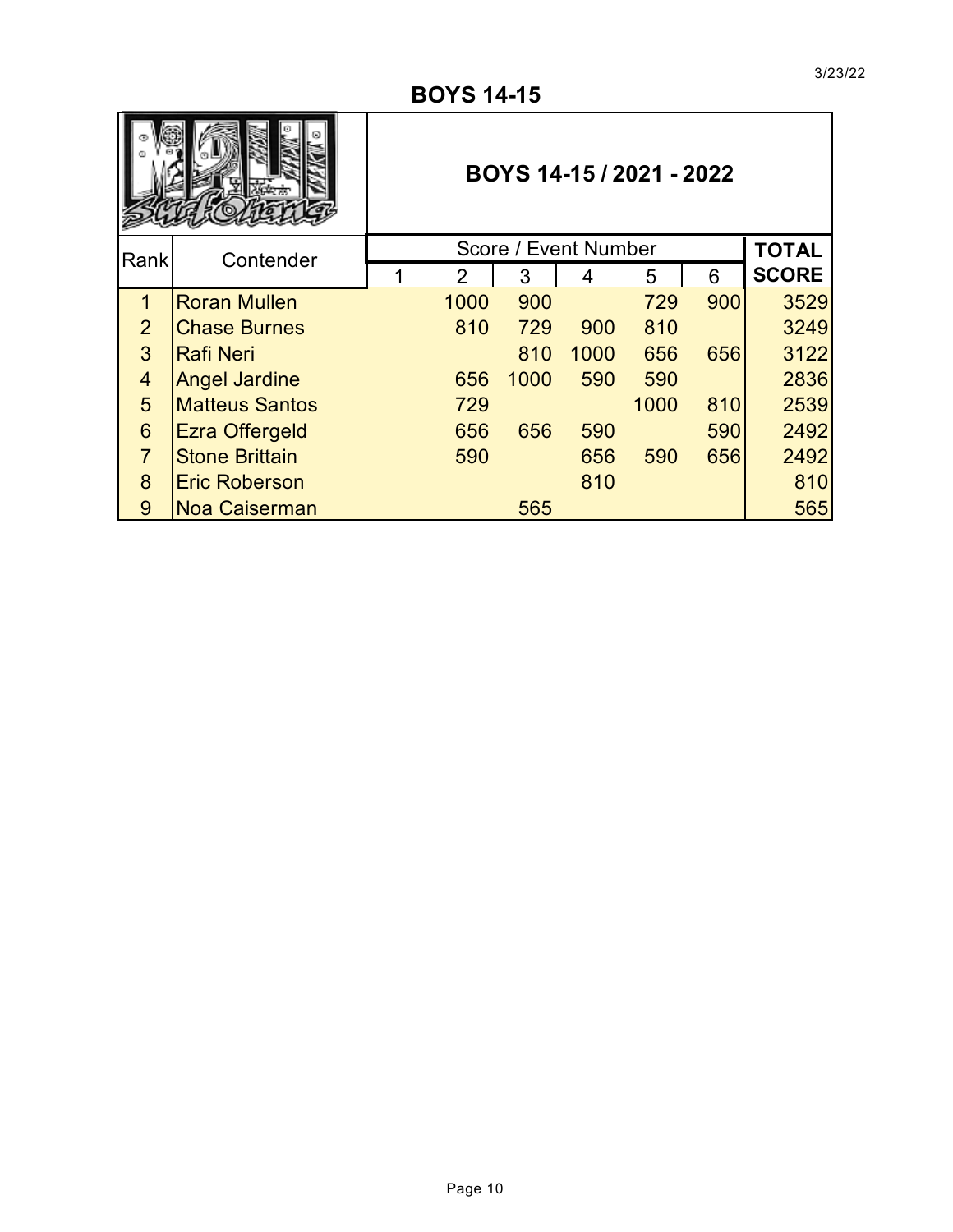|                |                                   |  |                |      | BOYS 16-17 / 2021 - 2022 |      |      |              |
|----------------|-----------------------------------|--|----------------|------|--------------------------|------|------|--------------|
| Rank           | Score / Event Number<br>Contender |  |                |      |                          |      |      |              |
|                |                                   |  | $\overline{2}$ | 3    | 4                        | 5    | 6    | <b>SCORE</b> |
| $\overline{1}$ | <b>Levi Young</b>                 |  | 1000           |      | 1000                     | 900  | 900  | 3800         |
| $\overline{2}$ | <b>Gabriel Girardin</b>           |  | 656            |      | 656                      | 1000 | 1000 | 3312         |
| 3              | <b>Keanu Taylor</b>               |  | 900            | 810  | 900                      |      | 656  | 3266         |
| $\overline{4}$ | <b>Ty Simpson-Kane</b>            |  |                | 810  | 810                      | 729  | 810  | 3159         |
| 5              | <b>Barron Hanes</b>               |  |                | 1000 | 656                      | 656  | 729  | 3041         |
| 6              | <b>Taj Makai Newton</b>           |  | 656            | 729  |                          | 810  | 590  | 2785         |
| $\overline{7}$ | <b>Kanoa Kaiwi</b>                |  | 810            | 656  |                          | 656  | 590  | 2712         |
| 8              | <b>Chase Anderson</b>             |  | 729            | 590  | 590                      | 590  |      | 2499         |
| 9              | Makoa Akana                       |  | 531            |      | 531                      | 531  | 656  | 2249         |
| 10             | <b>Kannon White</b>               |  | 590            | 590  | 729                      |      |      | 1909         |
| 11             | <b>Niko Banto</b>                 |  | 590            |      | 590                      |      |      | 1180         |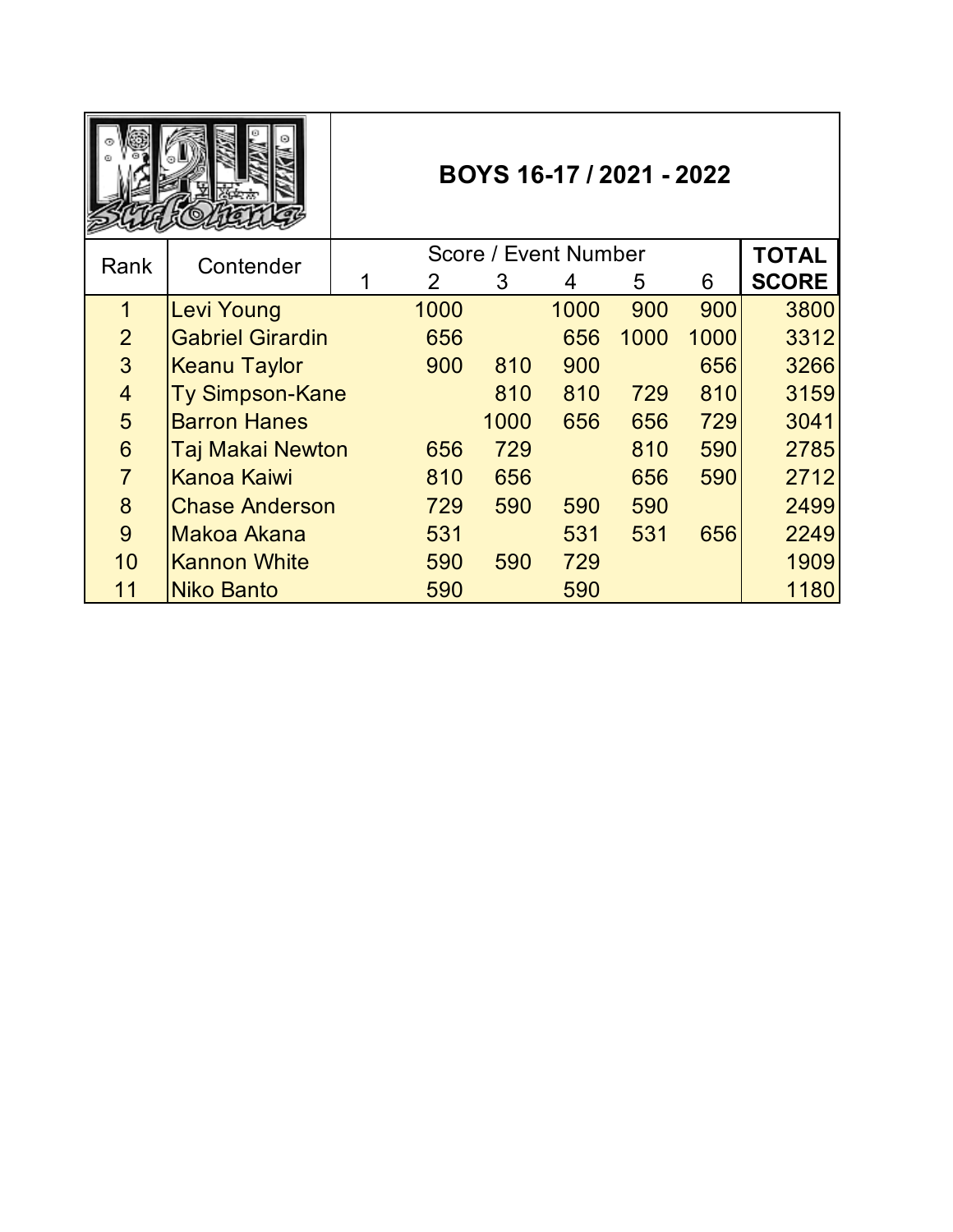#### **OPEN MEN**

|                         |                                |   |  | <b>OPEN MEN / 2021 - 2022</b> |          |      |           |          |                      |  |  |
|-------------------------|--------------------------------|---|--|-------------------------------|----------|------|-----------|----------|----------------------|--|--|
| Rank                    | Contender                      |   |  |                               |          |      |           |          | <b>TOTAL</b>         |  |  |
| 1                       | Taj Makai Newton               | 1 |  | $\overline{2}$<br>656         | 3<br>900 | 4    | 5<br>1000 | 6<br>254 | <b>SCORE</b><br>2810 |  |  |
| $\overline{2}$          | <b>Levi Young</b>              |   |  | 729                           | 810      | 810  |           | 387      | 2736                 |  |  |
| 3                       | Ty Simpson-Kane                |   |  |                               | 348      | 729  | 430       | 531      | 2038                 |  |  |
| $\overline{\mathbf{4}}$ | <b>Rafi Neri</b>               |   |  |                               | 1000     | 348  | 656       |          | 2004                 |  |  |
| 5                       | <b>Kanoa Kaiwi</b>             |   |  | 254                           | 729      | 478  |           | 531      | 1992                 |  |  |
| $6\phantom{1}$          | <b>Barron Hanes</b>            |   |  |                               | 478      | 531  | 478       | 430      | 1917                 |  |  |
| $\overline{7}$          | <b>Chase Burnes</b>            |   |  | 590                           | 656      |      | 430       | 206      | 1882                 |  |  |
| 8                       | <b>Chase Anderson</b>          |   |  | 314                           | 430      | 531  | 531       |          | 1806                 |  |  |
| $\overline{9}$          | <b>Roran Mullen</b>            |   |  | 348                           |          | 656  | 478       | 282      | 1764                 |  |  |
| 10                      | <b>Gabriel Girardin</b>        |   |  | 282                           |          | 590  | 810       |          | 1682                 |  |  |
| 11                      | <b>Niko Banto</b>              |   |  | 348                           |          | 314  | 478       | 430      | 1570                 |  |  |
| 12                      | <b>Matteus Santos</b>          |   |  | 387                           |          |      | 729       | 314      | 1430                 |  |  |
| 13                      | <b>Kai Nelson</b>              |   |  | 348                           | 348      | 387  | 314       |          | 1397                 |  |  |
| 14                      | <b>Bode Davis</b>              |   |  | 282                           | 387      | 430  |           | 254      | 1353                 |  |  |
| 15                      | <b>Kingston Panebianco</b>     |   |  | 314                           | 314      | 348  | 314       |          | 1290                 |  |  |
| 16                      | <b>Angel Jardine</b>           |   |  |                               | 387      | 314  | 531       |          | 1232                 |  |  |
| 17                      | <b>Kahlil Pineres-Schooley</b> |   |  | 314                           | 387      | 478  |           |          | 1179                 |  |  |
| 18                      | <b>Ryder Prouty</b>            |   |  |                               | 348      | 348  | 348       |          | 1044                 |  |  |
| 19                      | <b>Cody Young</b>              |   |  |                               |          | 1000 |           |          | 1000                 |  |  |
| 20                      | <b>Matias Banto</b>            |   |  | 254                           | 314      | 387  |           |          | 955                  |  |  |
| 21                      | <b>Steve Roberson</b>          |   |  |                               |          | 387  |           | 478      | 865                  |  |  |
| 22                      | <b>Eric Roberson</b>           |   |  |                               |          | 430  |           | 314      | 744                  |  |  |
| 23                      | <b>Memphis Brown</b>           |   |  | 282                           |          |      | 387       |          | 669                  |  |  |
| 24                      | <b>Kalaokahaku Willard</b>     |   |  |                               |          |      |           | 656      | 656                  |  |  |
| 25                      | <b>Connor Prados</b>           |   |  | 314                           | 314      |      |           |          | 628                  |  |  |
| 26                      | <b>Keanu Taylor</b>            |   |  |                               | 531      |      |           |          | 531                  |  |  |
| 27                      | <b>Jeremy Hansen</b>           |   |  | 254                           |          |      |           | 254      | 508                  |  |  |
| 28                      | <b>Ezra Offergeld</b>          |   |  | 254                           |          |      |           | 229      | 483                  |  |  |
| 29                      | <b>Zolten Poulsen</b>          |   |  | 478                           |          |      |           |          | 478                  |  |  |
| 30                      | <b>Jackson Bunch</b>           |   |  |                               |          |      |           | 478      | 478                  |  |  |
| 31                      | <b>Justin Roberson</b>         |   |  |                               |          |      |           | 478      | 478                  |  |  |
| 32                      | <b>Anthont Shifone</b>         |   |  |                               |          | 387  |           |          | 387                  |  |  |
| 33                      | <b>Zach Newton</b>             |   |  |                               |          |      |           | 387      | 387                  |  |  |
| 34                      |                                |   |  |                               |          |      |           |          | $\mathbf{0}$         |  |  |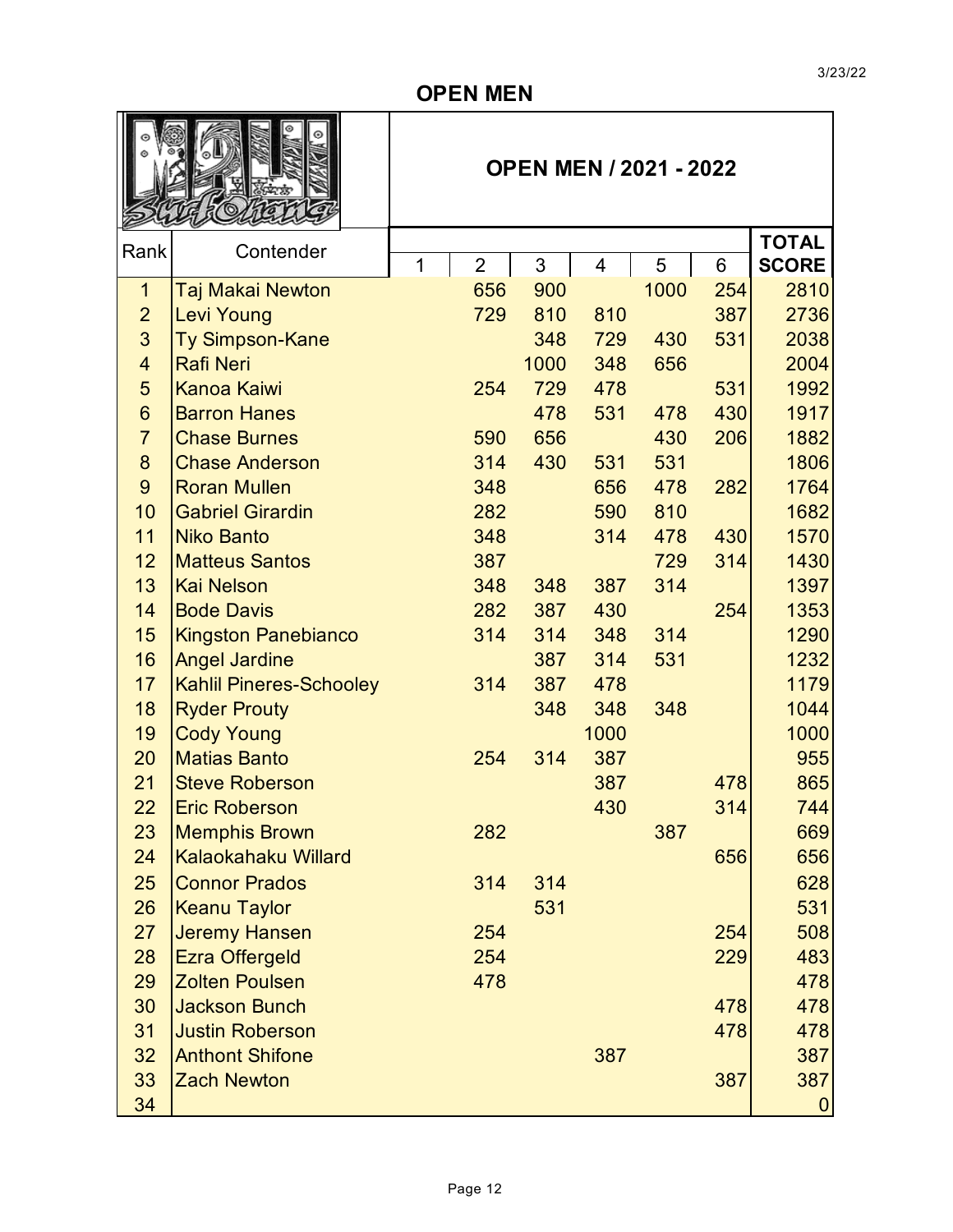|                |                               |                      |     |      |     | <b>BOYS JR CHALLENGE U18 / 2021 - 2022</b> |
|----------------|-------------------------------|----------------------|-----|------|-----|--------------------------------------------|
| Rank           | Contender                     | Score / Event Number |     |      |     | <b>TOTAL</b>                               |
|                |                               | $\overline{2}$       | 3   | 4    | 6   | <b>SCORE</b>                               |
| $\mathbf 1$    | <b>LEVI YOUNG</b>             |                      |     | 1000 |     | 1000                                       |
| $\overline{2}$ | <b>TAJ MAKAI NEWTON</b>       |                      |     | 900  |     | 900                                        |
| $\overline{3}$ | <b>TY SIMPSON-KANE</b>        |                      |     | 810  | 810 |                                            |
| $\overline{4}$ | <b>CHASE ANDERSON</b>         |                      | 729 | 729  |     |                                            |
| 5              | <b>KINGSTON PANEBIANCO</b>    |                      | 656 | 656  |     |                                            |
| 6              | <b>ERIC ROBERSON</b>          |                      | 656 | 656  |     |                                            |
| $\overline{7}$ | <b>MEMPHIS BROWN</b>          |                      |     | 590  | 590 |                                            |
| 8              | <b>RAFI NERI</b>              |                      |     | 590  | 590 |                                            |
| 9              | <b>BARRON HANES</b>           |                      |     | 531  | 531 |                                            |
| 10             | <b>MATIAS BANTO</b>           |                      |     | 531  | 531 |                                            |
| 11             | <b>BODE DAVIS</b>             |                      |     | 531  | 531 |                                            |
| 12             | <b>STEVE ROBERSON</b>         |                      | 531 | 531  |     |                                            |
| 13             | <b>KAHLIL PINERES-SCHOOLY</b> |                      |     | 478  |     | 478                                        |
| 14             | <b>ANGEL JARDINE</b>          |                      |     | 478  | 478 |                                            |
| 15             | <b>RYDER PROUTY</b>           |                      |     | 478  |     | 478                                        |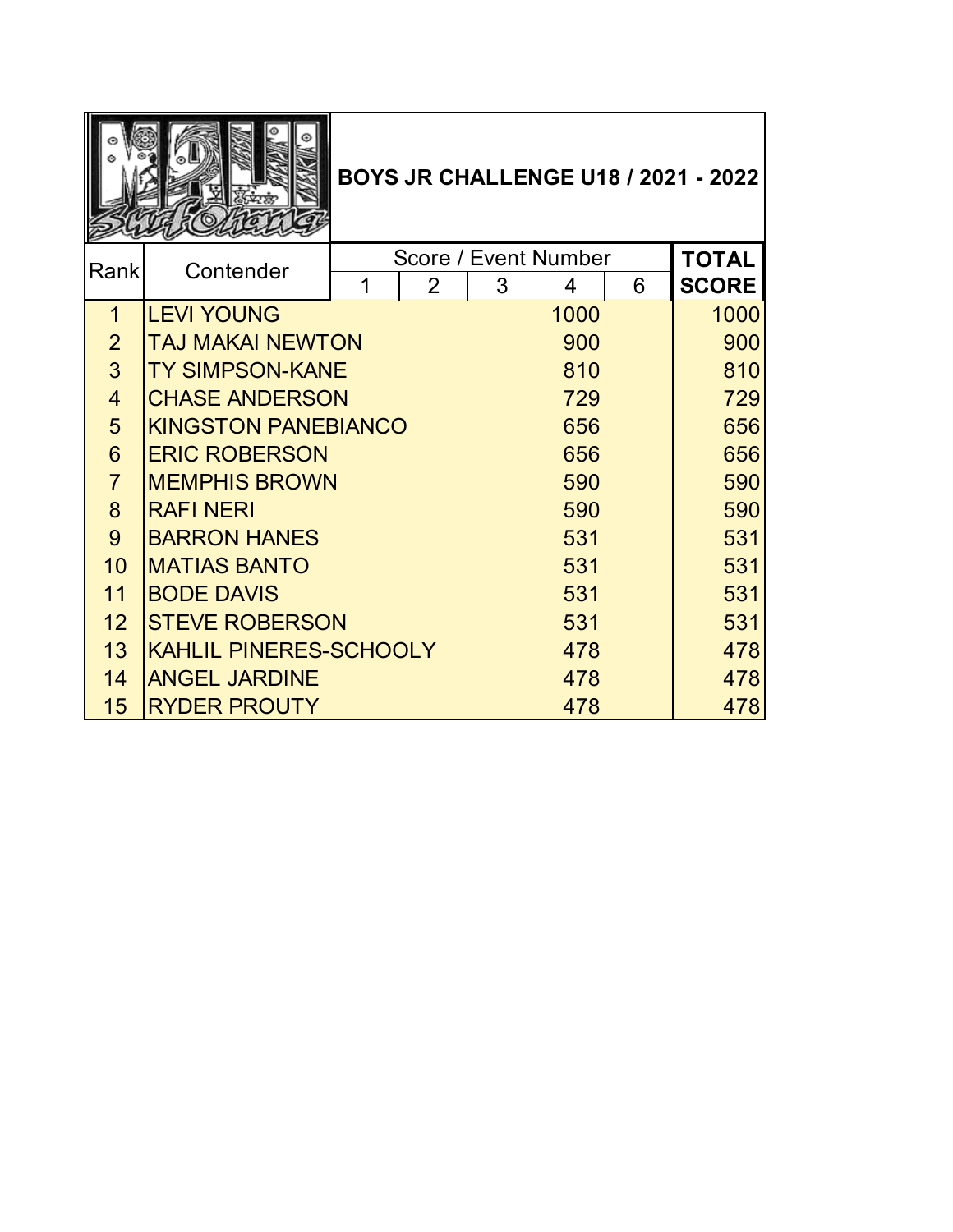#### **OPEN LONGBOARD**

|                 |                              |                |      | <b>OPEN LONGBOARD / 2021 - 2022</b> |      |     |                  |
|-----------------|------------------------------|----------------|------|-------------------------------------|------|-----|------------------|
| Rank            | Contender                    |                |      | Score / Event Number                |      |     | <b>TOTAL</b>     |
|                 |                              | $\overline{2}$ | 3    | 4                                   | 5    | 6   | <b>SCORE</b>     |
| $\mathbf{1}$    | <b>Zachary Newton</b>        | 1000           | 1000 | 729                                 | 656  |     | 3385             |
| $\overline{2}$  | <b>Ty Simpson-Kane</b>       | 590            | 900  | 1000                                | 729  |     | 3219             |
| 3               | <b>Zolten Poulsen</b>        | 900            | 729  | 590                                 | 1000 |     | 3219             |
| $\overline{4}$  | <b>Chrislyn Simpson-Kane</b> |                | 590  | 656                                 | 810  | 314 | 2370             |
| 5               | Makoa Akana                  | 656            |      | 810                                 |      | 387 | 1853             |
| 6               | <b>Bella Kuailani</b>        |                |      |                                     | 900  |     | 900              |
| $\overline{7}$  | <b>Kalaokahaku Willard</b>   |                |      |                                     |      | 900 | 900              |
| 8               | <b>Bode Davis</b>            | 348            |      | 531                                 |      |     | 879              |
| 9               | <b>Jeremy Hansen</b>         | 478            |      |                                     |      | 348 | 826              |
| 10              | Deegan Silva                 |                |      |                                     | 590  |     | 590              |
| 11              | <b>Aleaandria Poulsen</b>    | 387            |      |                                     |      |     | 387              |
| 12 <sup>2</sup> | <b>Nahuel Messera</b>        | 387            |      |                                     |      |     | 387              |
| 13              | <b>Noa Gastaldi</b>          | 387            |      |                                     |      |     | 387              |
| 14              | <b>Jesica Davis</b>          | 348            |      |                                     |      |     | 348              |
| 15              | <b>Pete Leotta</b>           | 282            |      |                                     |      |     | 282              |
| 16              | <b>Josh Bogle</b>            | 282            |      |                                     |      |     | 282              |
| 17              |                              |                |      |                                     |      |     | $\boldsymbol{0}$ |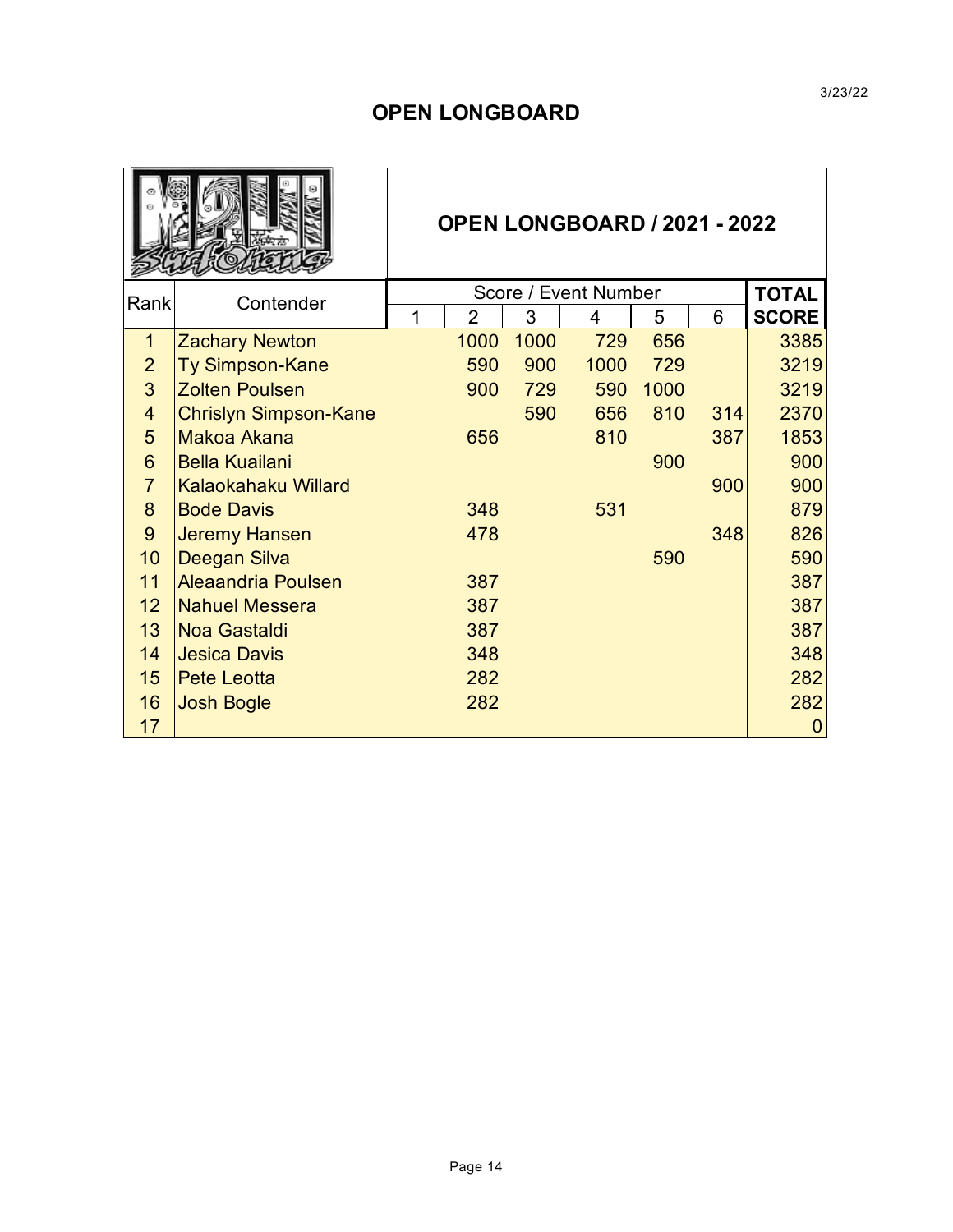# **BOYS LB 17&Under**

|      |                        | BOYS LB 17&Under / 2021 - 2022 |               |     |                      |      |     |              |
|------|------------------------|--------------------------------|---------------|-----|----------------------|------|-----|--------------|
| Rank | Contender              |                                |               |     | Score / Event Number |      |     | <b>TOTAL</b> |
|      |                        |                                | $\mathcal{P}$ | 3   | 4                    | 5    | 6   | <b>SCORE</b> |
|      | <b>Ty Simpson-Kane</b> |                                | 590           | 900 | 1000                 | 729  |     | 3219         |
| 1    | <b>Zolten Poulsen</b>  |                                | 900           | 729 | 590                  | 1000 |     | 3219         |
| 3    | Makoa Akana            |                                | 656           |     | 810                  |      | 387 | 1853         |
| 4    | <b>Bode Davis</b>      |                                | 348           |     | 531                  |      |     | 879          |
| 5    | Deegan Silva           |                                |               |     |                      | 590  |     | 590          |
| 6    | <b>Nahuel Messera</b>  |                                | 387           |     |                      |      |     | 387          |
| 7    | Noa Gastaldi           |                                | 387           |     |                      |      |     | 387          |
| 8    |                        |                                |               |     |                      |      |     |              |
| 9    |                        |                                |               |     |                      |      |     | 0            |
| 10   |                        |                                |               |     |                      |      |     |              |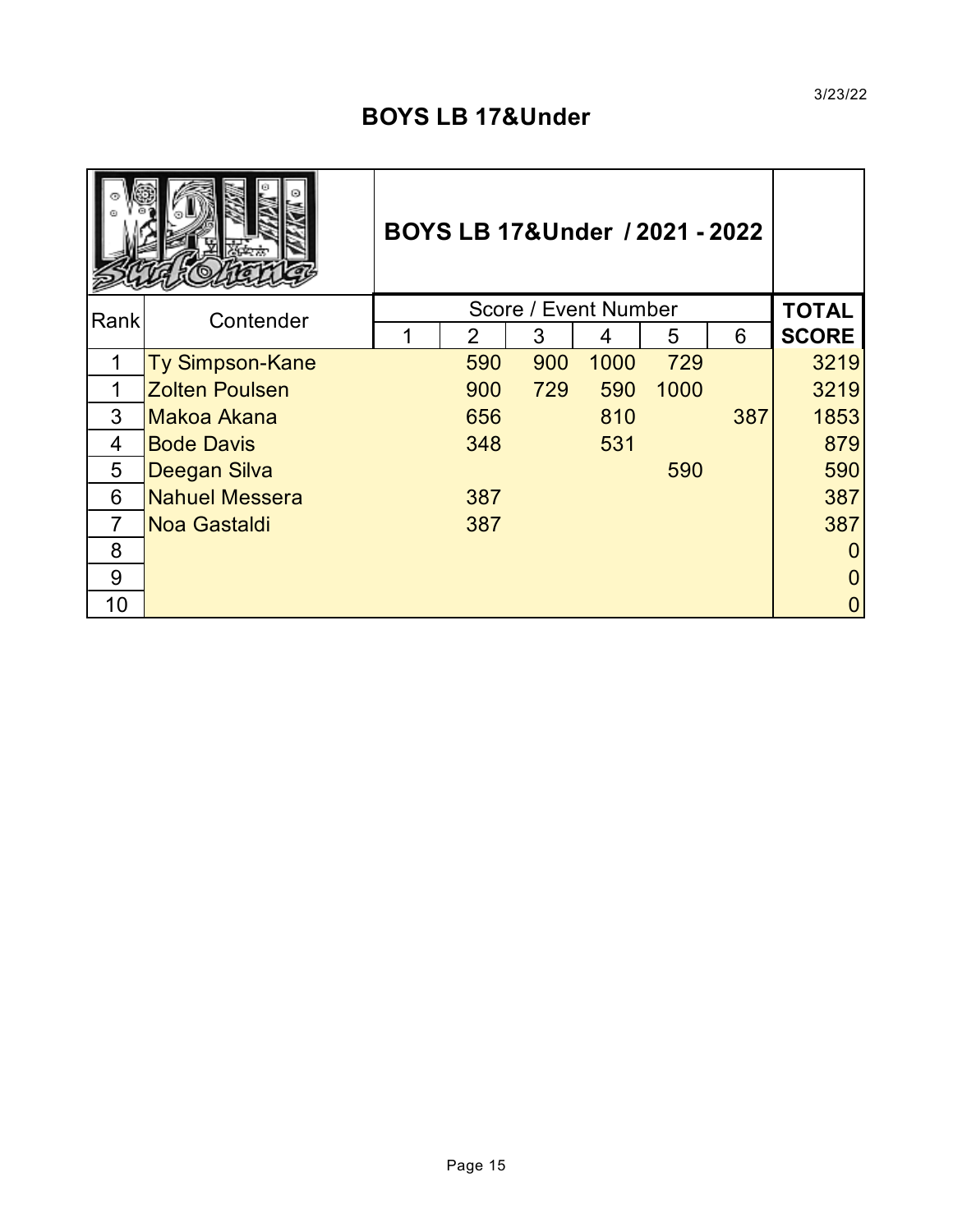# **GIRLS LB 17&Under**

|      | GIRLS LB 17&Under / 2021 - 2022 |  |              |     |     |     |     |              |
|------|---------------------------------|--|--------------|-----|-----|-----|-----|--------------|
| Rank | Contender                       |  | <b>TOTAL</b> |     |     |     |     |              |
|      |                                 |  | 2            | 3   | 4   | 5   | 6   | <b>SCORE</b> |
|      | <b>Chrislyn Simpson-Kane</b>    |  |              | 590 | 656 | 810 | 314 | 2370         |
| 2    | <b>Bella Kuailani</b>           |  |              |     |     | 900 |     | 900          |
| 3    | <b>Alexandria Poulsen</b>       |  | 387          |     |     |     |     | 387          |
| 4    | <b>Jesica Davis</b>             |  | 348          |     |     |     |     | 348          |
|      |                                 |  |              |     |     |     |     |              |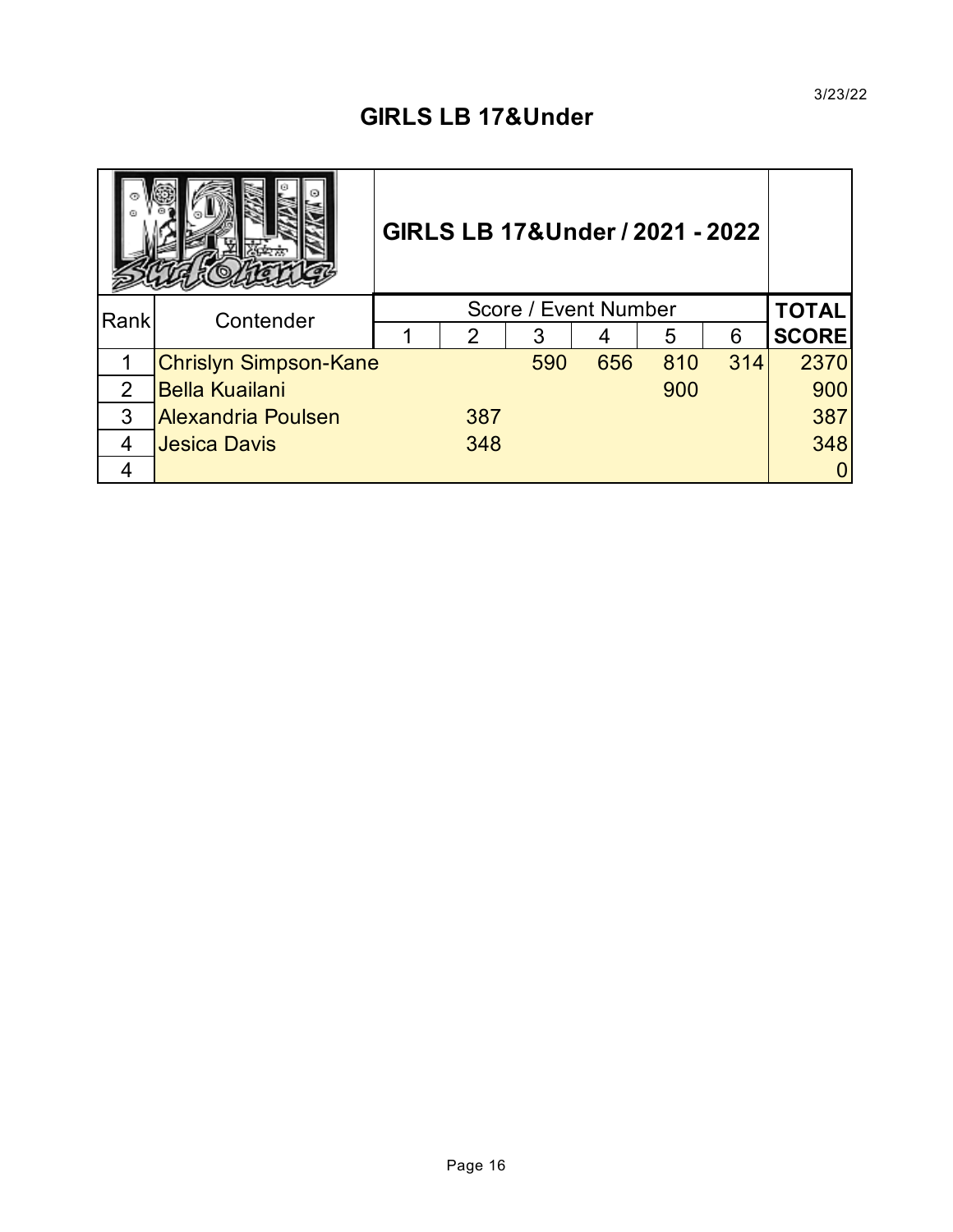#### **OPEN SUP**

|      |           | <b>OPEN SUP / 2021 - 2022</b> |                |   |  |   |   |              |
|------|-----------|-------------------------------|----------------|---|--|---|---|--------------|
| Rank | Contender |                               | <b>TOTAL</b>   |   |  |   |   |              |
|      |           | 1                             | $\overline{2}$ | 3 |  | 5 | 6 | <b>SCORE</b> |
|      |           |                               |                |   |  |   |   |              |
| 2    |           |                               |                |   |  |   |   |              |
| 3    |           |                               |                |   |  |   |   |              |
|      |           |                               |                |   |  |   |   |              |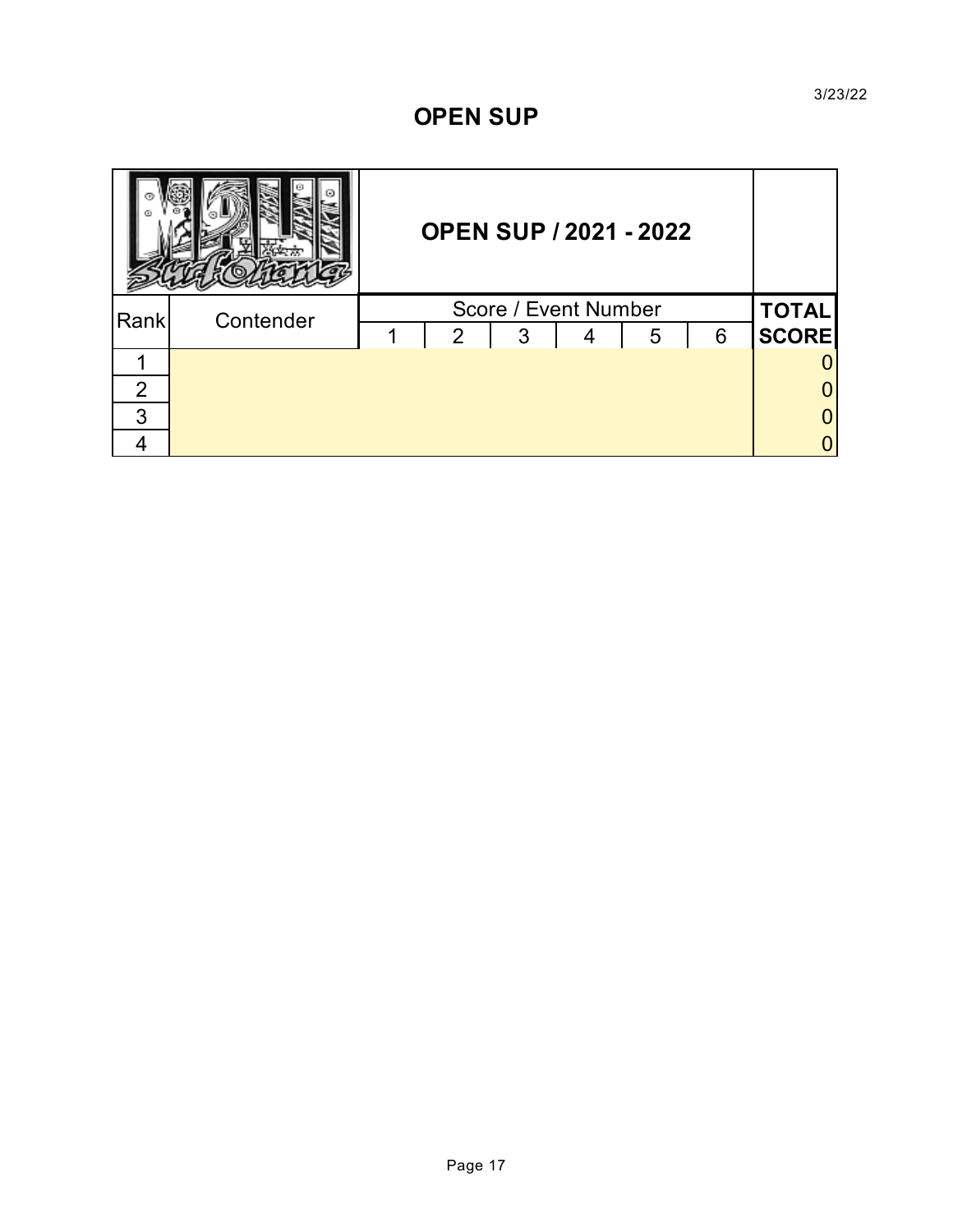### **ASSIST-PRONE**

|                |                    | A-ASSIST-PRONE / 2021 - 2022 |              |
|----------------|--------------------|------------------------------|--------------|
| Rank           | Contender          | Score / Event Number         | <b>TOTAL</b> |
|                |                    | 3<br>6<br>2<br>5             | <b>SCORE</b> |
|                | <b>Scott Davis</b> | 810<br>810                   | 1620         |
| $\overline{2}$ |                    |                              |              |
| 3              |                    |                              |              |
|                |                    |                              |              |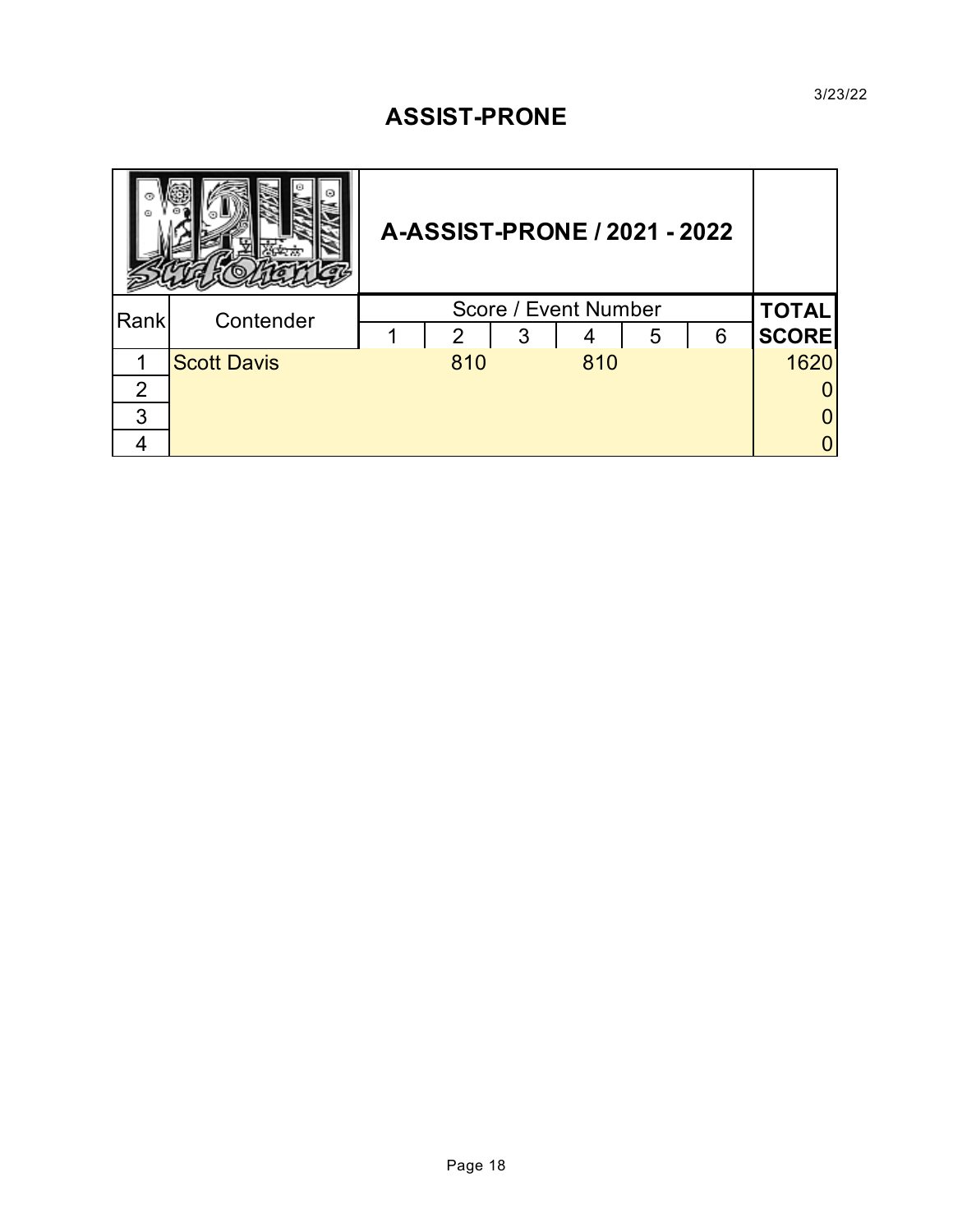### **A-STAND**

|      |                     | A-STAND / 2019 - 2020 |                  |      |   |   |              |
|------|---------------------|-----------------------|------------------|------|---|---|--------------|
| Rank | Contender           |                       | <b>TOTAL</b>     |      |   |   |              |
|      |                     |                       | 3<br>$2^{\circ}$ |      | 5 | 6 | <b>SCORE</b> |
|      | <b>Faith Lennox</b> |                       | 729              | 1000 |   |   | 1729         |
| 2    | <b>Shawn Lewis</b>  |                       | 900              |      |   |   | 900          |
| 3    |                     |                       |                  |      |   |   |              |
|      |                     |                       |                  |      |   |   |              |